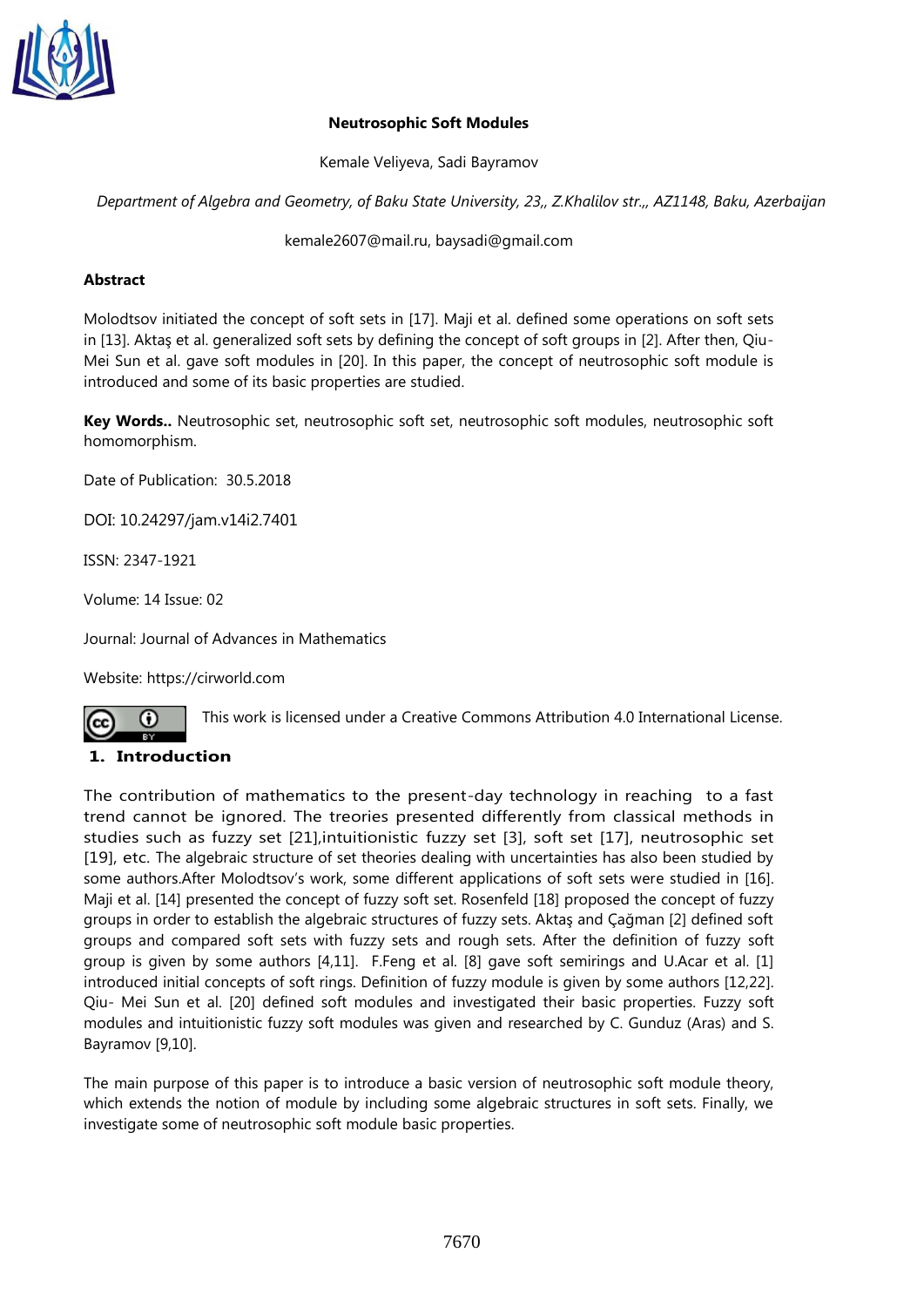

#### **1. Preleminaries**

In this section, we will give some preliminary information for the present study.

**Definition 2.1.** [19]  $\overline{A}$  neutrosophic set  $\overline{A}$  on the universe of discourse  $\overline{X}$  is defined as:

$$
A = \langle\langle x, T_A(x), I_A(x), F_A(x)\rangle : x \in X\rangle,
$$

where  $T, I, F: X \rightarrow \uparrow 0, 1^+ | and \neg 0 \leq T_{\Lambda}(x) + I_{\Lambda}(x) + F_{\Lambda}(x) \leq^+ 3.$  $T, I, F: X \to \int 0, 1^+ \left[ \text{and} \left[ 0 \le T_{A}(x) + I_{A}(x) + F_{A}(x) \right] \right]$ 

**Definition 2.2** [17] Let  $X$  be an initial universe,  $E$  be a set of all parameters and  $P(X)$  denotes the power set of  $X$  . A pair  $(F, E)$  is called a soft set over  $X$  , where  $F$  is a mapping given by  $F: E \to P(X)$ .

Firstly, neutrosophic soft set defined by Maji [13] and later concept has been modified by Deli and Bromi [7] as given below:

**Definition 2.3.** Let  $X$  be an initial universe set and  $E$  be as a set of parameters. Let  $P(X)$ denote the set of all neutrosophic sets of  $|X|$ . Then, a neutrosophic soft set  $(\widetilde{F}, E)$  over  $|X|$  is a set defined by a set valued function  $\widetilde{F}$  representing a mapping  $\widetilde{F}$  :  $E \to P(X)$  where  $\widetilde{F}$  is called approximate function of the neutrosophic soft set  $(F, E)$ . In other words, the neutrosophic soft set is a parameterized family of some elements of the set  $\,P(X)$  and therefore it can be written as a set of ordered pairs,

$$
\left(\widetilde{F},E\right) = \left\{ \left(e, \left\langle x, T_{\widetilde{F}\left(e\right)}(x), I_{\widetilde{F}\left(e\right)}(x), F_{\widetilde{F}\left(e\right)}(x)\right\rangle : x \in X\right) : e \in E \right\}
$$

where  $\prod_{\widetilde{F}(e)}(x)$ ,  $I_{\widetilde{F}(e)}(x)$ ,  $F_{\widetilde{F}(e)}(x)$   $\in$   $[0,1]$ , respectively called the truth-membership, indeterminacymembership, falsity-membership function of  $\widetilde{F}(e)$ . Since supremum of each T, I, F is 1 so the inequality  $0 \leq T_{\widetilde{F}(e)}(x) + I_{\widetilde{F}(e)}(x) + F_{\widetilde{F}(e)}(x) \leq 3$  is obvious.

**Definition 2.4.** [6] Let  $(\widetilde{F},E)$  be neutrosophic soft set over the common universe  $(X,E)$ . The complement of  $\left(\widetilde{F},E\right)$  is denoted by  $\left(\widetilde{F},E\right)^c$  and is defined by:

$$
(\widetilde{F},E)^c = \Big\{ \Big(e, \Big\langle x, F_{\widetilde{F}(e)}(x), 1 - I_{\widetilde{F}(e)}(x), T_{\widetilde{F}(e)}(x), \Big\rangle : x \in X \Big) : e \in E \Big\}.
$$

Obvious that,  $(\!({\widetilde{F}},E)^c\!)\!)^c = (\widetilde{F},E).$ 

**Definition 2.5.** [13] Let  $\left(\widetilde{F},E\right)$  and  $\left(\widetilde{G},E\right)$  be two neutrosophic soft sets over the common universe  $(X, E)$ .  $(\widetilde{F}, E)$  is said to be neutrosophic soft subset of  $(\widetilde{G}, E)$  if  $\mathrm{T}_{\widetilde{F}(e)}(x)$  $\leq \mathrm{T}_{\widetilde{G}(e)}(x)$ ,  $I_{\widetilde{F}(e)}(x)$   $\leq I_{\widetilde{G}(e)}(x)$ ,  $F_{\widetilde{F}(e)}(x)$   $\geq F_{\widetilde{G}(e)}(x)$ ,  $\quad \forall e \in E, \, \forall x \in X$  . It is denoted by  $(\widetilde{F},E) \subseteq (\widetilde{G},E).$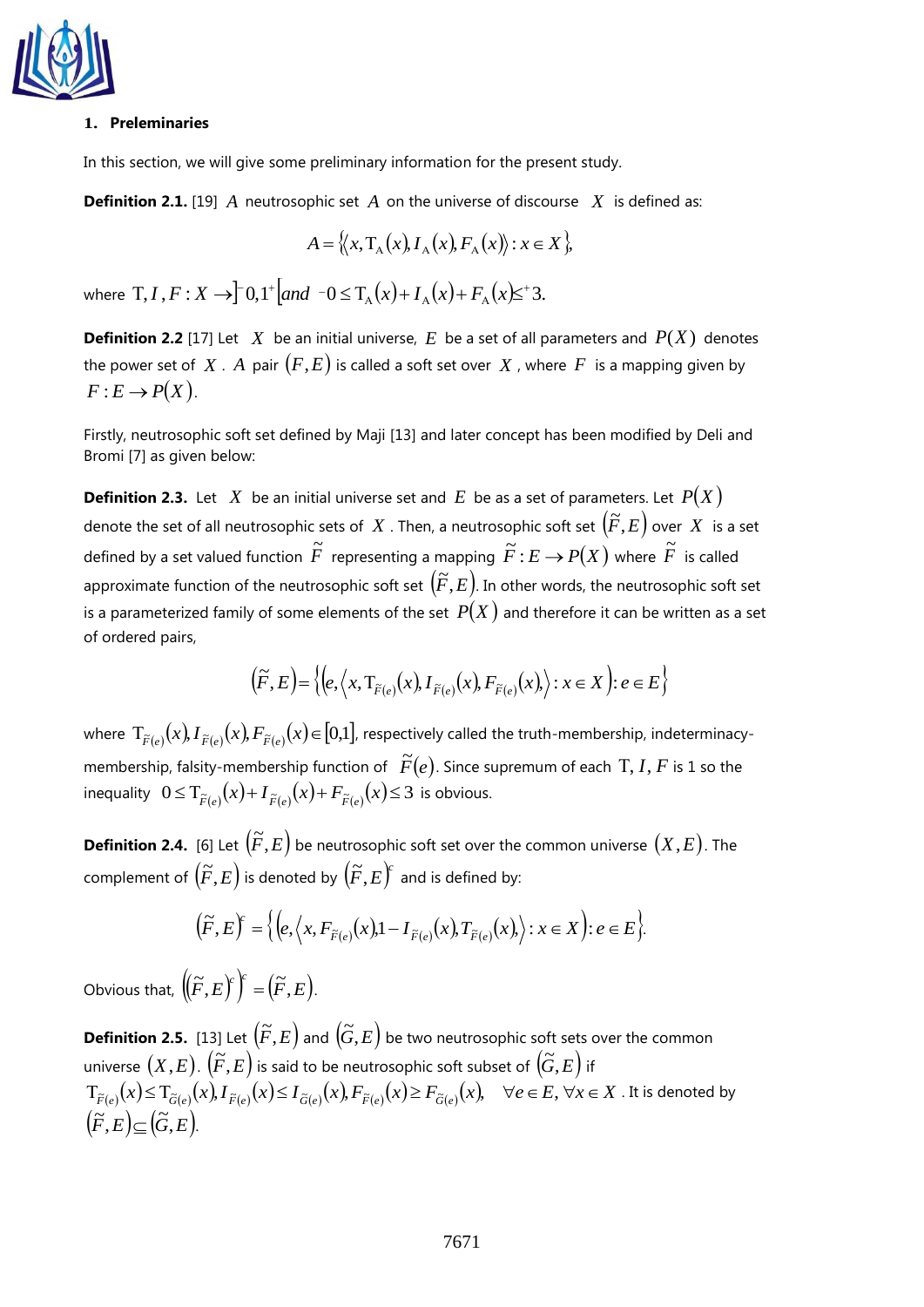

The operations of union, intersection, difference, AND, OR on neutrosophic soft sets are defined differently from the studies [6,13]. In addition, basic properties of these operations will be presented.

**Definition 2.6.** Let  $(\widetilde{F}_1, E)$  $\left(\tilde{F}_{2},E\right)$  and  $\left(\tilde{F}_{2},E\right)^{2}$  $\mathcal{F}_{2},E\big)$  be two neutrosophic soft sets over the common universe  $(X,E)$  . Then their union is denoted by  $\H(\widetilde{F}_1,E\bigcup \bigcup \bigl(\widetilde{F}_2,E\bigl)=\bigl(\widetilde{F}_3,E\bigr)$  and is defined by:

$$
\left(\widetilde{F}_3,E\right) = \left\{\left(e, \left\langle x, \mathrm{T}_{\widetilde{F}_3(e)}(x), I_{\widetilde{F}_3(e)}(x), F_{\widetilde{F}_3(e)}(x)\right\rangle : x \in X\right) : e \in E\right\}
$$

where

$$
T_{\widetilde{F}_3(e)}(x) = \max \{ T_{\widetilde{F}_1(e)}(x), T_{\widetilde{F}_2(e)}(x) \},
$$
  

$$
I_{\widetilde{F}_3(e)}(x) = \max \{ I_{\widetilde{F}_1(e)}(x), I_{\widetilde{F}_2(e)}(x) \},
$$
  

$$
F_{\widetilde{F}_3(e)}(x) = \min \{ F_{\widetilde{F}_1(e)}(x) F_{\widetilde{F}_2(e)}(x) \}
$$

**Definition 2.7.** Let  $(\widetilde{F}_1, E)$  $\left(\tilde{F}_{2},E\right)$  and  $\left(\tilde{F}_{2},E\right)^{2}$  $\mathcal{F}_{2},E\big)$  be two neutrosophic soft sets over the common universe  $(X,E)$  . Then their union is denoted by  $\H(\widetilde{F}_1,E)\cap\H(\widetilde{F}_2,E)\= \H(\widetilde{F}_3,E\H)$  and is defined by:

$$
\left(\widetilde{F}_{3},E\right)=\left\{\left(e,\left\langle x,\mathrm{T}_{\widetilde{F}_{3}\left(e\right)}(x),I_{\widetilde{F}_{3}\left(e\right)}(x),F_{\widetilde{F}_{3}\left(e\right)}(x),\right\rangle :x\in X\right):e\in E\right\}
$$

where

$$
T_{\tilde{F}_3(e)}(x) = \min \{ T_{\tilde{F}_1(e)}(x), T_{\tilde{F}_2(e)}(x) \},
$$
  

$$
I_{\tilde{F}_3(e)}(x) = \min \{ I_{\tilde{F}_1(e)}(x), I_{\tilde{F}_2(e)}(x) \},
$$
  

$$
F_{\tilde{F}_3(e)}(x) = \max \{ F_{\tilde{F}_1(e)}(x) F_{\tilde{F}_2(e)}(x) \}
$$

**Definition 2.8.** Let  $(\widetilde{F}_1, E)$  $\left(\tilde{F}_{2},E\right)$  and  $\left(\tilde{F}_{2},E\right)^{2}$  $\mathcal{F}_{2},E\big)$  be two neutrosophic soft sets over the common universe  $\left(X,E\right)$ . Then "  $\left(\widetilde{F}_{1},E\right)^{2}$  $\left(\tilde{\vec{F}}_2, \vec{E}\right)$  difference  $\left(\tilde{\vec{F}}_2, \vec{E}\right)^n$  $\Gamma_{2},E$  )" operation on them is denoted by  $\Gamma$  $\left(\widetilde{F}_1,E\right)\!\backslash\!\left(\widetilde{F}_2,E\right)\!=\!\left(\widetilde{F}_3,E\right)$  and is defined by  $\left(\widetilde{F}_3,E\right)\!=\!\left(\widetilde{F}_1,E\right)\!\cap\!\left(\widetilde{F}_2,E\right)^c$  as follows:

$$
\left(\widetilde{F}_3,E\right) = \left\{ \left(e,\left\langle x, T_{\widetilde{F}_3(e)}(x), I_{\widetilde{F}_3(e)}(x), F_{\widetilde{F}_3(e)}(x)\right\rangle : x \in X\right) : e \in E \right\}
$$

where

$$
T_{\tilde{F}_3(e)}(x) = \min \{ T_{\tilde{F}_1(e)}(x), F_{\tilde{F}_2(e)}(x) \},
$$
  
\n
$$
I_{\tilde{F}_3(e)}(x) = \min \{ I_{\tilde{F}_1(e)}(x), 1 - I_{\tilde{F}_2(e)}(x) \},
$$
  
\n
$$
F_{\tilde{F}_3(e)}(x) = \max \{ F_{\tilde{F}_1(e)}(x), T_{\tilde{F}_2(e)}(x) \}.
$$

**Definition 2.9.** Let  $\{(\widetilde{F}_i, E)|i \in I\}$  be a family of neutrosophic soft over the common universe  $(X,E)$ . Then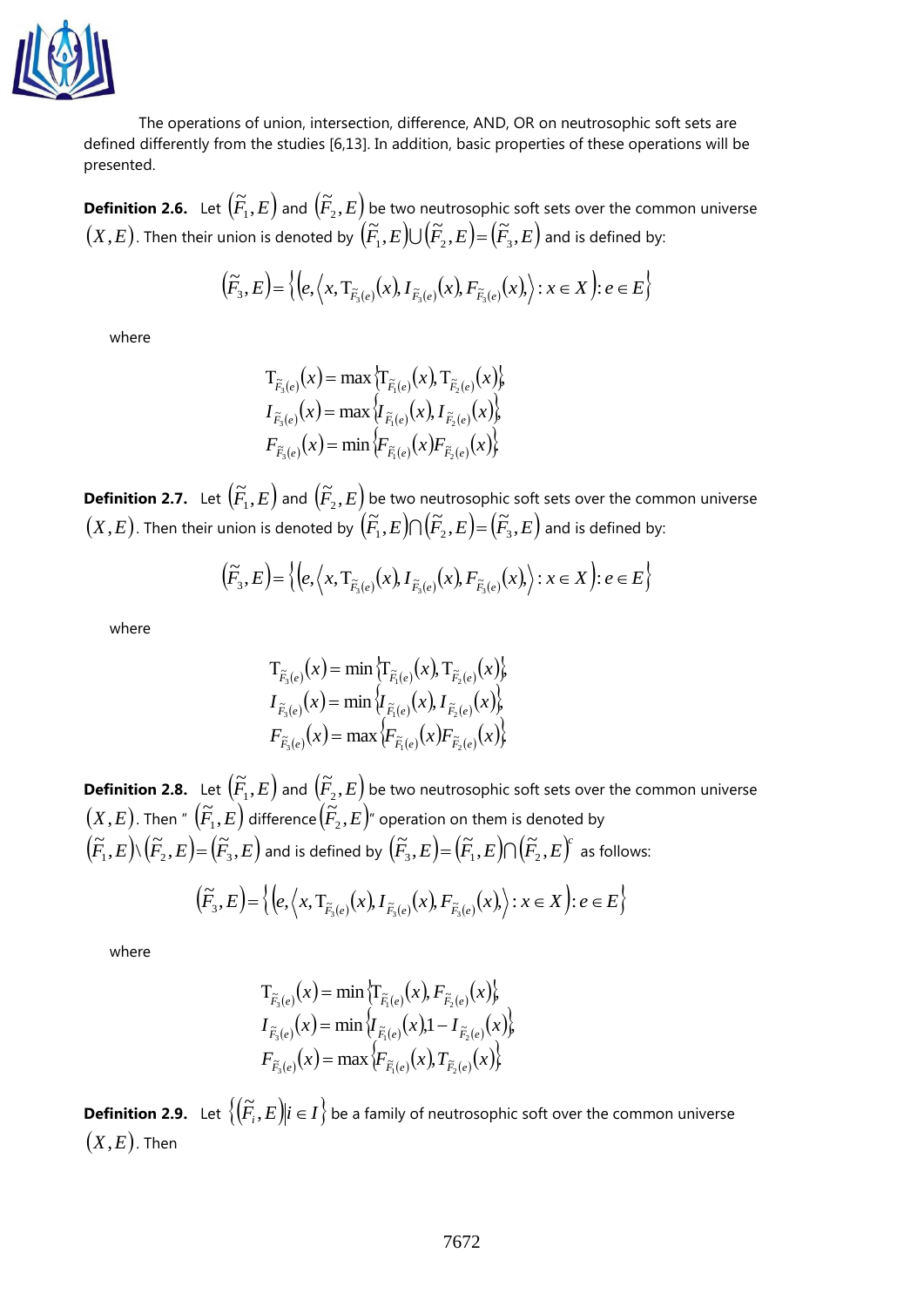

$$
\bigcup_{i \in I} (\widetilde{F}_i, E) = \Big\langle \Big(e, \Big\langle x, \sup \Big[T_{\widetilde{F}_i(e)}(x)\Big]_{\in I}, \sup \Big[T_{\widetilde{F}_i(e)}(x)\Big]_{\in I}, \inf \Big[F_{\widetilde{F}_i(e)}(x)\Big]_{\in I}, \Big\rangle: x \in X \Big) : e \in E \Big\rangle,
$$
  

$$
\bigcap_{i \in I} (\widetilde{F}_i, E) = \Big\langle \Big(e, \Big\langle x, \inf \Big[T_{\widetilde{F}_i(e)}(x)\Big]_{\in I}, \inf \Big[T_{\widetilde{F}_i(e)}(x)\Big]_{\in I}, \sup \Big[F_{\widetilde{F}_i(e)}(x)\Big]_{\in I}, \Big\rangle: x \in X \Big) : e \in E \Big\rangle.
$$

**Definition 2.10.** Let  $(\widetilde{F}_1, E)$  $(\tilde{F}_{2},E)$  and  $(\tilde{F}_{2},E)$  $\mathcal{F}_{2},E\big)$  be two neutrosophic soft sets over the common universe  $(X, E)$ . Then " AND" operation on them is denoted by  $(\widetilde{F}_1, E) \wedge (\widetilde{F}_2, E) = (\widetilde{F}_3, E \times E)$  $(F_{1},E)\!\wedge\! (F_{2},E)\!=\! (F_{3},E\!\times\!E)$  and is defined by:

$$
(\widetilde{F}_3, E \times E) = \left\{ \left( (e_1, e_2), \left\langle x, T_{\widetilde{F}_3(e_1, e_2)}(x), I_{\widetilde{F}_3(e_1, e_2)}(x), F_{\widetilde{F}_3(e_1, e_2)}(x) \right\rangle : x \in X \right) : (e_1, e_2) \in E \times E \right\}
$$

where

$$
T_{\tilde{F}_3(e_1,e_2)}(x) = \min \{T_{\tilde{F}_1(e_1)}(x), T_{\tilde{F}_2(e_2)}(x)\},
$$
  

$$
I_{\tilde{F}_3(e_1,e_2)}(x) = \min \{I_{\tilde{F}_1(e_1)}(x), I_{\tilde{F}_2(e_2)}(x)\},
$$
  

$$
F_{\tilde{F}_3(e_1,e_2)}(x) = \max \{F_{\tilde{F}_1(e_1)}(x)F_{\tilde{F}_2(e_2)}(x)\}
$$

**Definition 2.11.** Let  $\left(\widetilde{F}_1, E\right)$  $(\tilde{F}_{2},E)$  and  $(\tilde{F}_{2},E)$  $\mathcal{F}_{2},E\big)$  be two neutrosophic soft sets over the common universe  $(X, E)$ . Then " OR" operation on them is denoted by  $(\widetilde{F}_1, E) \vee (\widetilde{F}_2, E) = (\widetilde{F}_3, E \times E)$  $\left\langle F_{1},E\right\rangle \!\!\vee\!\left(F_{2},E\right)\!=\!\left(F_{3},E\!\times\!E\right)$  and is defined by:

$$
(\widetilde{F}_3, E \times E) = \left\{ \left( (e_1, e_2), \left\langle x, T_{\widetilde{F}_3(e_1, e_2)}(x), I_{\widetilde{F}_3(e_1, e_2)}(x), F_{\widetilde{F}_3(e_1, e_2)}(x) \right\rangle : x \in X \right) : (e_1, e_2) \in E \times E \right\}
$$

where

$$
T_{\tilde{F}_3(e_1,e_2)}(x) = \max \left\{ T_{\tilde{F}_1(e_1)}(x), T_{\tilde{F}_2(e_2)}(x) \right\},
$$
  

$$
I_{\tilde{F}_3(e_1,e_2)}(x) = \max \left\{ I_{\tilde{F}_1(e_1)}(x), I_{\tilde{F}_2(e_2)}(x) \right\},
$$
  

$$
F_{\tilde{F}_3(e_1,e_2)}(x) = \min \left\{ F_{\tilde{F}_1(e_1)}(x) F_{\tilde{F}_2(e_2)}(x) \right\}
$$

**Definition 2.12.** (1) A neutrosophic soft set  $(\widetilde{F}, E)$  over  $(X, E)$  is said to be null neutrosophic soft set if  $\mathrm{T}_{\widetilde{F}_3(e)}(x)$   $=$   $0,$   $\mathrm{T}_{\widetilde{F}_3(e)}(x)$   $=$   $0,$   $\mathrm{F}_{\widetilde{F}_3(e)}(x)$   $=$   $1;$   $\forall e$   $\in$   $E,$   $\forall x$   $\in$   $X$  . It is denoted by  $\mathrm{O}_{(X,E)}$  .

(2) A neutrosophic soft set  $(F, E)$  over  $(X, E)$  is said to be absolute neutrosophic soft set if  $\mathrm{T}_{\widetilde{F}(e)}(x)$ = 1,  $\quad I_{\widetilde{F}(e)}(x)$ = 1,  $\quad F_{\widetilde{F}(e)}(x)$ = 0;  $\quad \forall e \in E, \, \forall x \in X$  . It is denoted by  $\mathrm{1}_{(X,E)}.$ 

Clearly  $0_{_{(X,E)}}^c = 1_{(X,E)}$ *c*  $0_{(x,E)}^c = 1_{(X,E)}$  and  $1_{(x,E)}^c = 0_{(X,E)}$ *c*  $1_{(x,E)}^c = 0_{(x,E)}.$ 

**Proposition 2.1.** Let  $\left(\widetilde{F}_1, E\right) \left(\widetilde{F}_2, E\right)$  $(\widetilde{F}_{1},E\big)\big(\widetilde{F}_{2},E\big)$  and  $\big(\widetilde{F}_{3},E\big)$  $\mathcal{F}_{3},E\big)$  be two neutrosophic soft sets over the common universe  $(X, E)$ . Then,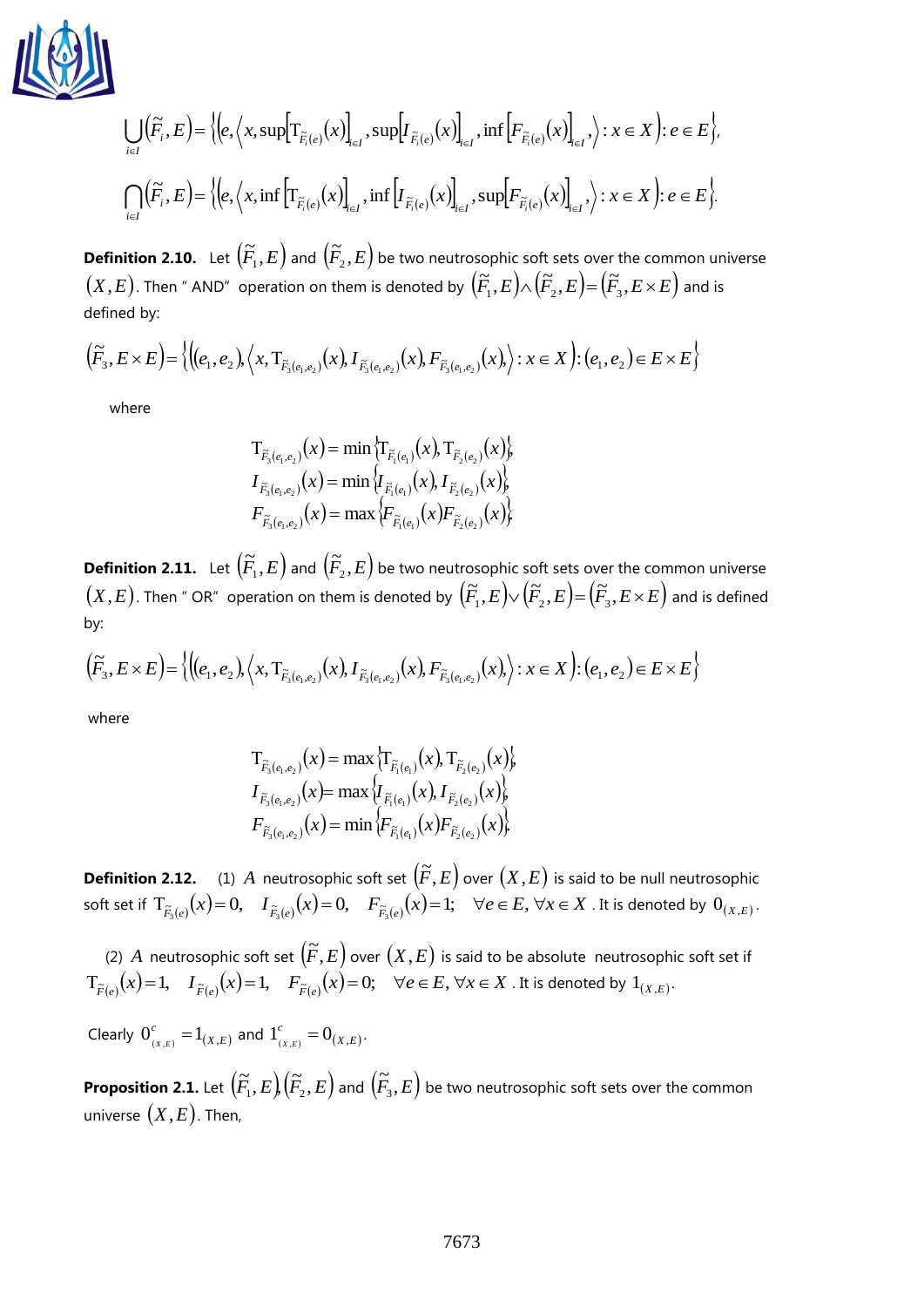

(1) 
$$
(\widetilde{F}_1, E) \cup [(\widetilde{F}_2, E) \cup (\widetilde{F}_3, E)] = [(\widetilde{F}_1, E) \cup (\widetilde{F}_2, E)] \cup (\widetilde{F}_3, E) \text{ and}
$$

$$
(\widetilde{F}_1, E) \cap [(\widetilde{F}_2, E) \cap (\widetilde{F}_3, E)] = [(\widetilde{F}_1, E) \cap (\widetilde{F}_2, E)] \cap (\widetilde{F}_3, E);
$$

$$
(2) \quad (\widetilde{F}_1, E) \cup [(\widetilde{F}_2, E) \cap (\widetilde{F}_3, E)] = [(\widetilde{F}_1, E) \cup (\widetilde{F}_2, E)] \cap [(\widetilde{F}_1, E) \cup (\widetilde{F}_3, E)] \text{ and}
$$

$$
(\widetilde{F}_1, E) \cap [(\widetilde{F}_2, E) \cup (\widetilde{F}_3, E)] = [(\widetilde{F}_1, E) \cap (\widetilde{F}_2, E)] \cup [(\widetilde{F}_1, E) \cap (\widetilde{F}_3, E)].
$$

$$
(3) \quad (\widetilde{F}_1, E) \cup 0_{(X,E)} = (\widetilde{F}_1, E) \text{ and } (\widetilde{F}_1, E) \cap 0_{(X,E)} = 0_{(X,E)};
$$

$$
(4) \quad (\widetilde{F}_1, E) \cup 1 \text{ and } (\widetilde{F}_1, E) \cap 1 \text{ and } (\widetilde{F}_1, E) \cap 1 \text{ and } (\widetilde{F}_1, E) \cap 1 \text{ and } (\widetilde{F}_1, E) \cap 1 \text{ and } (\widetilde{F}_1, E) \text{ and } (\widetilde{F}_1, E) \text{ and } (\widetilde{F}_1, E) \text{ and } (\widetilde{F}_1, E) \text{ and } (\widetilde{F}_1, E) \text{ and } (\widetilde{F}_1, E) \text{ and } (\widetilde{F}_1, E) \text{ and } (\widetilde{F}_1, E) \text{ and } (\widetilde{F}_1, E) \text{ and } (\widetilde{F}_1, E) \text{ and } (\widetilde{F}_1, E) \text{ and } (\widetilde{F}_1, E) \text{ and } (\widet
$$

(4) 
$$
(\widetilde{F}_1, E) \cup 1_{(X,E)} = 1_{(X,E)}
$$
 and  $(\widetilde{F}_1, E) \cap 1_{(X,E)} = (\widetilde{F}_1, E)$ .

**Proposition 2.2.** Let  $\left(\widetilde{F}_{1},E\right)$  $\left(\tilde{F}_{2},E\right)$  and  $\left(\tilde{F}_{2},E\right)^{2}$  $\mathcal{F}_{2},E\big)$  be two neutrosophic soft sets over the common universe  $(X,E)$ . Then,

$$
(1) \quad \left[ \left( \widetilde{F}_1, E \right) \cup \left( \widetilde{F}_2, E \right) \right]^r = \left( \widetilde{F}_1, E \right)^r \cap \left( \widetilde{F}_2, E \right)^r;
$$
\n
$$
(2) \quad \left[ \left( \widetilde{\Xi} - E \right) \cap \left( \widetilde{\Xi} - E \right)^r \right] \left( \widetilde{\Xi} - E \right)^r.
$$

(2)  $[(\widetilde{F}_1, E) \cap (\widetilde{F}_2, E)]^c = (\widetilde{F}_1, E)^c \cup (\widetilde{F}_2, E)^c.$ 

**Proposition 2.3.** Let  $\left(\widetilde{F}_{1},E\right)$  $\left(\tilde{F}_{2},E\right)$  and  $\left(\tilde{F}_{2},E\right)^{2}$  $\mathcal{F}_{2},E\big)$  be two neutrosophic soft sets over the common universe  $(X,E)$ . Then,

(1)  $\left[\left(\widetilde{F}_1, E\right) \vee \left(\widetilde{F}_2, E\right)\right]^c = \left(\widetilde{F}_1, E\right)^c \wedge \left(\widetilde{F}_2, E\right)^c;$ (2)  $\left[\left(\widetilde{F}_1,E\right)\right]\left(\widetilde{F}_2,E\right)\right]^r = \left(\widetilde{F}_1,E\right)^r\vee\left(\widetilde{F}_2,E\right)^r.$ 

**Definition 2.13.** Let M be a left R -module and let  $A = (T, I, F)$  be a neutrosophic set over M. Then we say  $(M,T,I,F)$  is a neutrosophic modul, if the following conditions are satisfied:

- a)  $T(0) = I(0) = 1;$   $F(0) = 0$
- b)  $T(x+y) \geq T(x) \wedge T(y)$ ;  $I(x+y) \geq I(x) \wedge I(y)$ ;  $F(x+y) \leq \max\{F(x), F(y)\}$
- c)  $T(\lambda x) \geq T(x)$ ;  $I(\lambda x) \geq I(x)$ ;  $F(\lambda x) \leq F(x)$

 $\bf{Definition 2.14.}$  Let  $\left(M_{1}, T_{1}, I_{1}, F_{1}\right)$  and  $\left(M_{2}, T_{2}, I_{2}, F_{2}\right)$  be two neutrosophic modules over  $M_{1}$ and  $M_{2}$ , respectively. We say that  $f$  is a homomorphism of neutrosophic modules, if the following conditions for homomorphism of  $f : M_1 \to M_2$  modules are satisfied:

$$
T_2(f(x)) \ge T_1(x), \ I_2(f(x)) \ge I_1(x), \ F_2(f(x)) \le F_1(x)
$$

#### **1. Neutrosophic soft modules**

In this paper  $R$  is an ordinary ring. Let  $M$  be a left (or right)  $R$  -module and let  $A \neq \emptyset$  be a set. *NS*(*M* ) denotes the family of neutrosophic sets over *M* .

**Definition 3.1.** Let  $(\widetilde{F}, A)$  be a neutrosophic soft set over  $M$  . Then  $(\widetilde{F}, A)$  is said to be a neutrosophic soft module over M iff  $\forall a \in A$  ,  $\widetilde{F}(a) = (T_a, I_a, F_a)$  is a neutrosophic submodule of  $M$  and denoted as  $\widetilde{F}_a$ .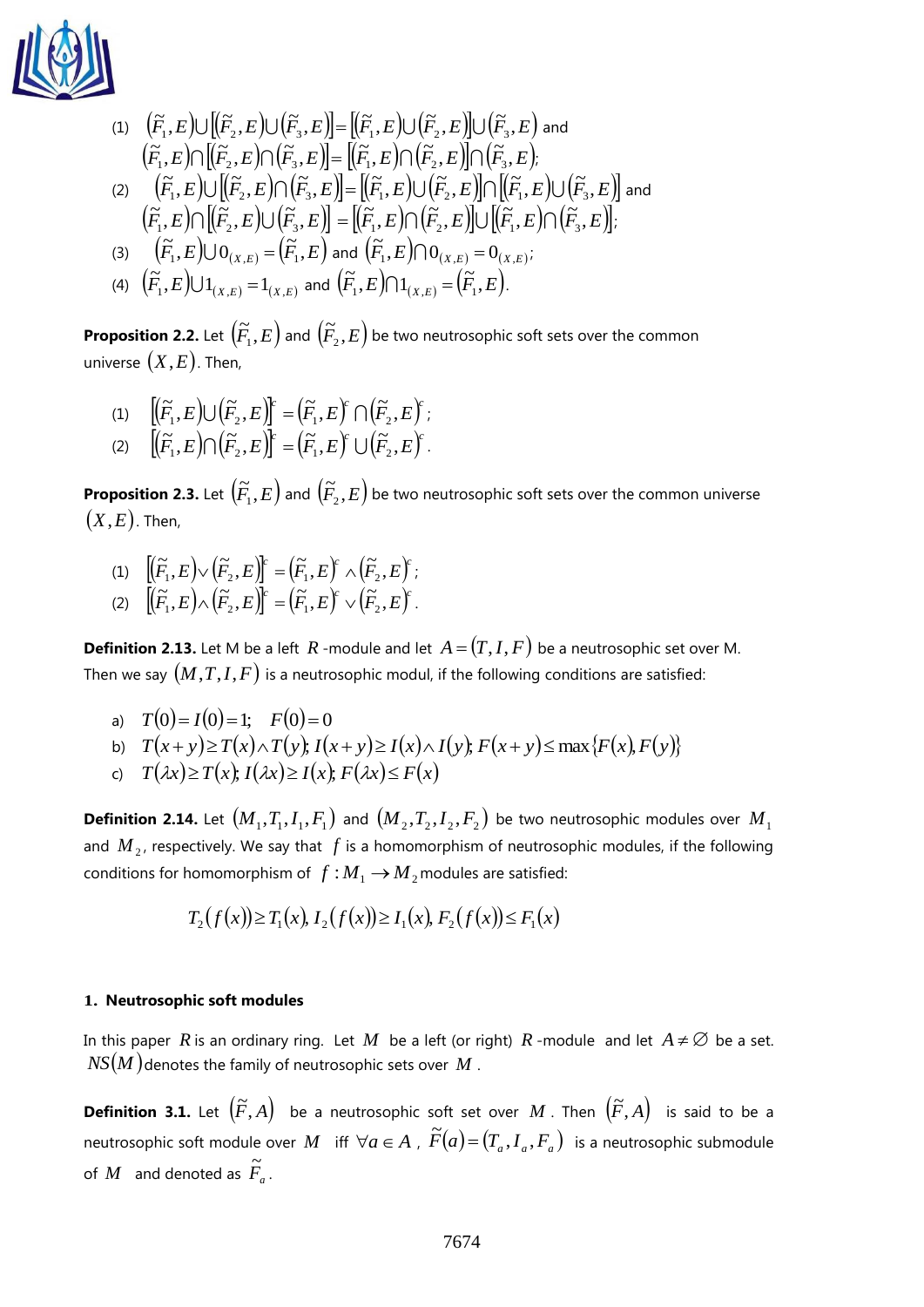

**Definition 3.2.** Let  $(\widetilde{F}^1, A)$  and  $(\widetilde{F}^2, B)$  be two neutrosophic soft modules over M and N respectively, and let  $f : M \to N$  be a homomorphism of modules, and let  $g : A \to B$  be a mapping of sets. Then we say that  $(f, g)$ : $(\widetilde{F}^1, A)$   $\rightarrow$   $(\widetilde{F}^2, B)$  is a neutrosophic soft homomorphism of neutrosophic soft modules, if the following condition is satisfied:

$$
f(T^1_{(a)}) = \tilde{F}^2(g(a)) = T^2_{g(a)}, f(T^1_{(a)}) = \tilde{F}^2(g(a)) = T^2_{g(a)}, f(F^1_{(a)}) = \tilde{F}^2(g(a)) = F^2_{g(a)}
$$

Note that for  $\forall a \in A$ ,  $f : (M, \widetilde{F}_{(a)}^1) \rightarrow (N, \widetilde{F}_{g(a)}^2)$  is a neutrosophic homomorphism of neutrosophic modules.

Neutrosophic soft modules and morphisms of their is consists of a category. This category is denoted *NSM* .

**Theorem 3.1.** Let  $(\widetilde{F}^1, A)$  and  $(\widetilde{F}^2, B)$  be two neutrosophic soft modules over  $M$  . Then their  $\widetilde{F}^{1}(A)\cap (\widetilde{F}^{2},B)$  is a neutrosophic soft module over  $M$  .

**Proof.** Let  $(\widetilde{F}^1, A) \cap (\widetilde{F}^2, B) = (\widetilde{F}^3, C)$ , where  $C = A \cap B$  . Since the neutrosophic soft set  $T_c^3 = T_c^1 \wedge T_c^2$ ,  $I_c^3 = I_c^1 \wedge I_c^2$ ,  $F_c^3 = F_c^1 \vee F_c^2$  is a neutrosophic submodule, for  $\forall c \in C$ ,  $(\widetilde{F}^3, C)$ is a neutrosophic soft module over *M* .

**Theorem 3.2.** Let  $(\widetilde{F}^1, A)$  and  $(\widetilde{F}^2, B)$  be two neutrosophic soft modules over  $M$ . Then  $(\widetilde{F}^1,A)\wedge(\widetilde{F}^2,B)$  is a neutrosophic soft module over  $M$  .

**Proof.** We can write  $(\widetilde{F}^1, A) \wedge (\widetilde{F}^2, B) = (\widetilde{F}^3, A \times B)$ . Since  $\widetilde{F}_a^1$  and  $\widetilde{F}_b^2$  are neutrosophic submodules of  $M$ ,  $\widetilde{F}_{a}^{1} \wedge \widetilde{F}_{b}^{2}$  is a neutrosophic submodule of  $M$ . Thus,  $T^3(a,b)=T_a^1\wedge T_b^2$ ,  $I^3(a,b)=I_a^1\wedge I_b^2$ ,  $F^3(a,b)=F_a^1\vee F_b^2$  is a neutrosophic submodule of  $M$ , for all  $(a,b) \in A \times B$  . Hence, we find that  $(\widetilde{F}^1, A) \wedge (\widetilde{F}^2, B)$  is a neutrosophic soft module over  $M$ **Theorem 3.3.** Let  $(\widetilde{F}^1, A)$  and  $(\widetilde{F}^2, B)$  be two neutrosophic soft modules over M. If  $A \cap B = \varnothing$ , then  $\left(\widetilde{F}^1,A\right)\!\!\cup\!\left(\widetilde{F}^2,B\right)$  is a neutrosophic soft module over  $M$  .

**Proof.** We can write  $(\widetilde{F}^1, A) \cup (\widetilde{F}^2, B) = (\widetilde{F}^3, C)$ . Since  $A \cap B = \varnothing$ , it follows that either *c* ∈ *A* − *B* or  $c$  ∈ *B* − *A* for all  $c$  ∈ *C*. If  $c$  ∈ *A* − *B*, then  $\widetilde{F}_b^3 = \widetilde{F}_b^1$  is a neutrosophic submodule of *M*, and if  $c \in B - A$ , then  $\widetilde{F}_b^3 = \widetilde{F}_b^2$  is a neutrosophic submodule of *M*. Hence,  $\left(\widetilde{F}^1,A\right)\!\cup\!\left(\widetilde{F}^2,B\right)$  is a neutrosophic soft module over  $M$  .

**Definition 3.3.** Let  $(\widetilde{F}^1, A)$  and  $(\widetilde{F}^2, B)$  be two neutrosophic soft modules over  $M$  . Then  $(\widetilde{F}^1, A)$ is called a neutrosophic soft submodule of  $(\widetilde{F}^2,B)$  if

$$
1) A \subset B
$$

**2)** For all  $a \in A$ ,  $\widetilde{F}_a^1 = (T_a^1, I_a^1, F_a^1)$  is a neutrosophic submodule of  $\widetilde{F}_a^2 = (T_a^2, I_a^2, F_a^2)$  ,  $T_a^1 \leq T_a^2$ ,  $I_a^1 \leq I_a^2$ ,  $F_a^1 \geq F_a^2$ .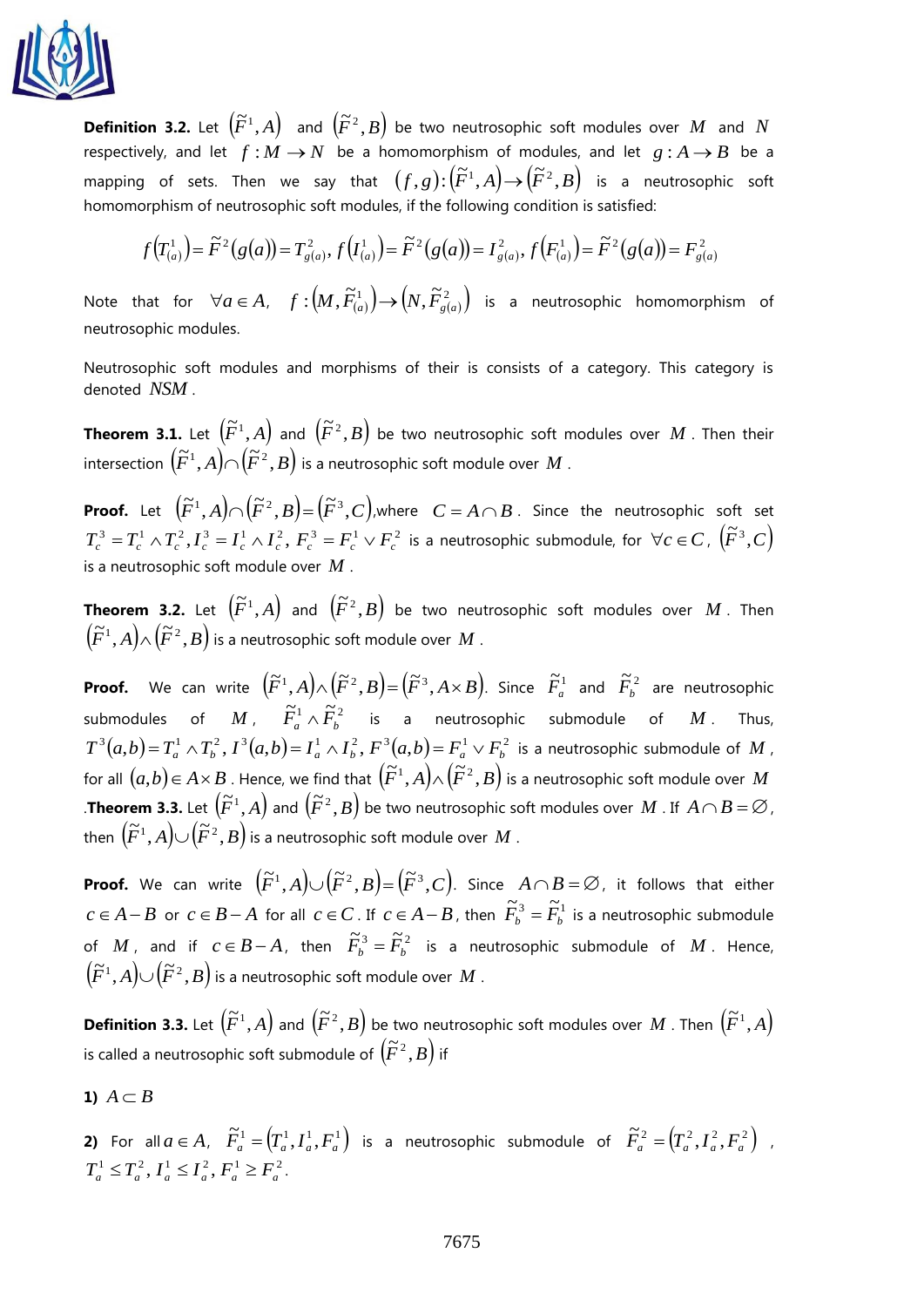

**Theorem 3.4.** Let  $(\widetilde{F}^1,A)$  and  $(\widetilde{F}^2,A)$  be two neutrosophic soft modules over  $M$  . If  $\tilde{F}^1_a\leq \tilde{F}^2_a$  for all  $a \in A$ , then  $(\widetilde{F}^1, A)$  is a neutrosophic soft submodule of  $(\widetilde{F}^2, A)$ .

**Proof.** The proof of the theorem is straightforward.

**Theorem 3.5.** Let  $\left(\widetilde{F},A\right)$  be a neutrosophic soft modules over  $M$  , and let  $\left\{\widetilde{F}_i,A_i\right\}_{i\in I}$  be nonempty family of neutrosophic soft submodules of  $(\widetilde{F}, A)$ . Then

**1)**  $\prod \left( \widetilde{F}_{i}, A_{i} \right)$  is a neutrosophic soft submodule of  $\left( \widetilde{F}, A \right)$ , *iI*

**1)**  $\prod_{i \in I} (F_i, A_i)$  is a neutrosophic soft submodule of  $(F, A)$ ,<br>2)  $\bigwedge_{i \in I} (\widetilde{F}_i, A_i)$  is a neutrosophic soft submodule of  $(\widetilde{F}, A)$ ,  $\bigwedge_{i\in I}\!\!\big(\!\tilde{F}_{_{i}},A_{_{i}}\big)$  is a neutrosophic soft submodule of  $\!\!\big(\!\tilde{F},A\big)\!$  ,

**3)** If  $A_i \cap A_j = \varnothing$ , for all  $i, j \in I$  , then  $\bigvee_{i \in I} (\widetilde{F}_i, A_i)$  $\bigtriangledown_{i\in I}\bigl(\widetilde{F}_{i},A_{i}\bigr)$  is a neutrosophic soft submodule of  $\bigl(\widetilde{F},A\bigr).$ 

Let  $(\widetilde{F}^1,A)$  and  $(\widetilde{F}^2,B)$  be two neutrosophic soft modules over  $M$  and  $N$  respectively, and  $(f,g)$  :  $(\widetilde{F}^1,A){\rightarrow} \widetilde{(F}^2,B)$  be a neutrosophic soft homomorphism of these modules.

Now in this section, we introduce the kernel and image of neutrosophic soft homomorphism of neutrosophic soft modules. Let  $M' = \ker f$ . Define  $\tilde{F}' : A \rightarrow NS(M')$ by  $T'_a = T_a|_{M'}, I'_a = I_a|_{M'}, F'_a = F_a|_{M'}$ . Then  $(\widetilde{F}', A)$  is a neutrosophic soft module over  $M'$ . It is clear that this module is a neutrosophic soft submodule of  $(\widetilde{F},A)$ .

**Definition 3.4.**  $(\widetilde{F}', A)$  is said to be kernel of  $(f, g)$  and denoted by  $\ker(f, g)$ .

Now, let  $B' = g(A)$ . Then for all  $b \in B'$ , there exists  $a \in A$  such that  $g(a) = b$ . Let  $N' = \text{Im } f < N$ We define the  $\widetilde{F}'^2 : B' \to NS(N')$ as  $T'^{\,2}(b')$  =  $T^{\,2}(g(a))_{N'},$   $I'^{\,2}(b')$  =  $I^{\,2}(g(a))_{N'},$   $F'^{\,2}(b')$  =  $F^{\,2}(g(a))_{N'}$  . Since  $(f\,,g)$  is a neutrosophic soft homomorphism,  $f(T_a^1)=T_{g(a)}^2$ ,  $f(I_a^1)=I_{g(a)}^2$ ,  $f(F_a^1)=F_{g(a)}^2$  is satisfied for all  $a \in A$ . Then the pair  $(F'^2, B')$  is a neutrosophic soft module over N' and  $(F'^2, B')$  is a neutrosophic soft submodule of  $(\widetilde{F}^2,B)$ .

**Definition 3.5.**  $(\widetilde{F}'^2, B')$  is said to be image of  $(f, g)$  and denoted by  $\text{Im}(f, g)$ .

**Proposition 3.1.** Let  $(\widetilde{F}, A)$ . be a neutrosophic soft module over  $M$ ,  $N$  be an  $R$  – module and *f* ∶ *M* → *N* . be a homomorphism of R – modules. Then  $(f(\widetilde{F}), A)$  is a neutrosophic soft module over *N* .

**Proof.** If the mapping  $f(\widetilde{F})$ :  $A \rightarrow NS(N)$  is defined by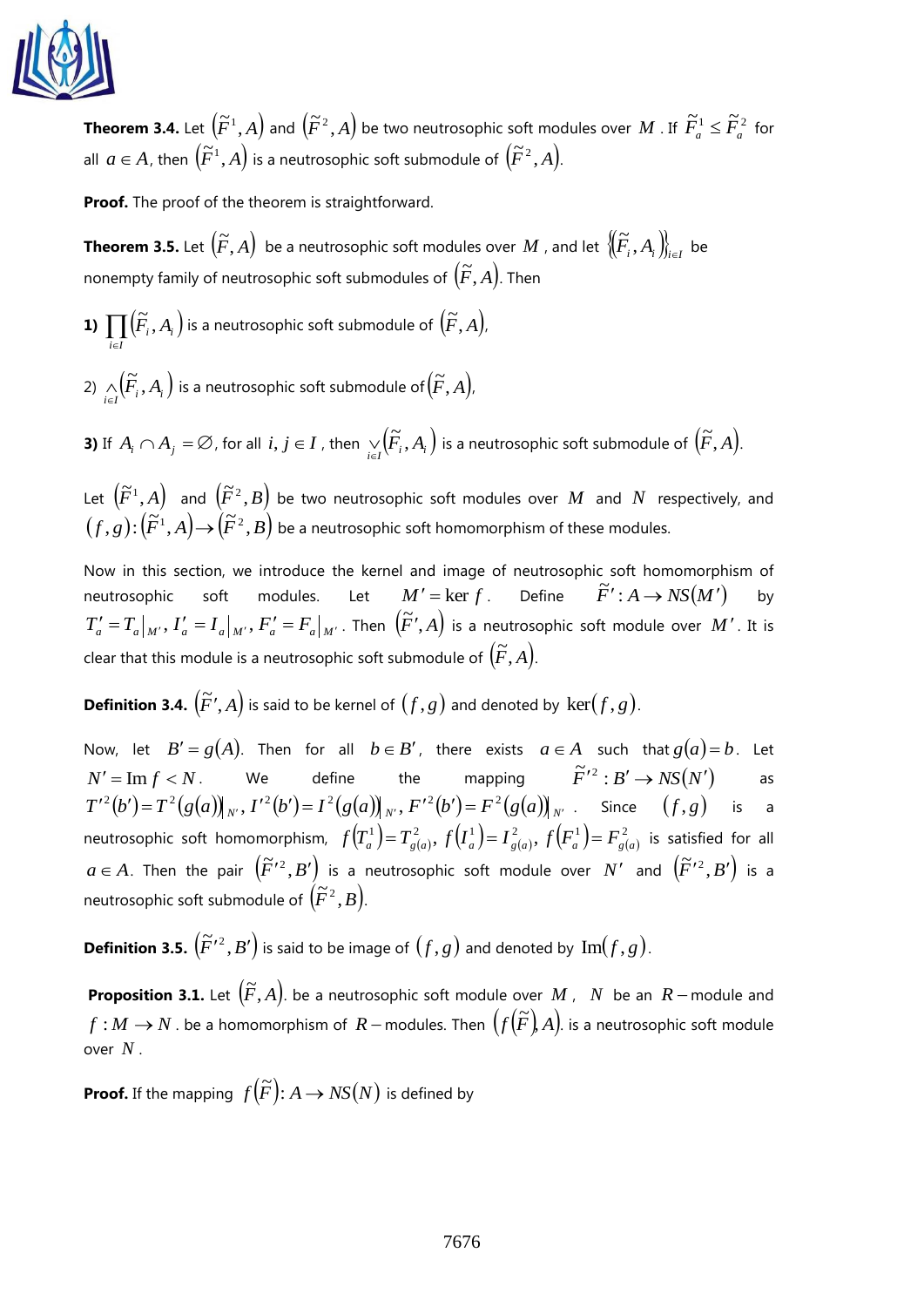

$$
(f(T))_a(y) = \sup\{T_a(x): f(x) = y\}
$$
  
\n
$$
(f(I))_a(y) = \sup\{I_a(x): f(x) = y\},
$$
  
\n
$$
(f(F))_a(y) = \inf\{F_a(x): f(x) = y\}
$$

the proof is completed.

Note that  $(f,1_{_A})$  :  $\left(\widetilde{F},A\right)$   $\rightarrow$   $\left(f\left(\widetilde{F}\right)A\right)$  is a neutrosophic soft homomorphism of neutrosophic soft modules.

**Proposition 3.2.** If M is an  $R$  – module,  $(\widetilde{F}, A)$  is a neutrosophic soft module over N and  $f : M \to N$  is a homomorphism of  $R-$  modules, then  $(f^{-1}(\widetilde{F}), A)$  is a neutrosophic soft module over *M* .

**Proof.** If the mapping  $f^{-1}(\widetilde{F})$ :  $A \rightarrow NS(M)$  is defined by

 $(f^{-1}(T))_a(x) = T_a(f(x))$ ,  $(f^{-1}(I))_a(x) = I_a(f(x))$ ,  $(f^{-1}(F))_a(x) = F_a(f(x))$  $(-1(T))_a(x) = T_a(f(x)), (f^{-1}(I))_a(x) = I_a(f(x)), (f^{-1}(F))_a(x) = F_a(f(x)),$ 

the proof is completed.

It is clear that  $\big(f.\mathbb{1}_A\big){:}\big(f^{-1}\big(\widetilde{F}\big)A\big){\rightarrow}\big(\widetilde{F},A\big)$  is a neutrosophic soft homomorphism of neutrosophic soft modules.

**Lemma 3.1.** Let M and N be an  $R$  – modules and  $f : M \rightarrow N$  be an  $R$  – homomorphism and  $(\widetilde{F}^1, A)$  and  $(\widetilde{F}^2, A)$  are two neutrosophic soft modules over  $M$  and  $N$  respectively.

**(i)**  $(f,1_A): (\tilde{F}^1, A) \rightarrow (\tilde{F}^2, A)$  is a neutrosophic soft homomorphism if and only if for all  $a \in A$ ,  $T_a^2 \geq f(T_a^1)$ ,  $T_a^2 \geq f(T_a^1)$ ,  $F_a^2 \leq f(F_a^1)$  is satisfied.

(ii)  $(f,1_A): (\tilde{F}^1, A) \rightarrow (\tilde{F}^2, A)$  is a neutrosophic soft homomorphism if and only if for all  $a \in A$ ,  $T^1_a \leq f^{-1}\big(T^2_a\big)$   $I^1_a \leq f^{-1}\big(I^2_a\big)$   $F^1_a \geq f^{-1}\big(F^2_a\big)$  is satisfied .

**Theorem 3.6.** If  $\left\{\widetilde{F}_i, A_i\right\}_{i\in I}$  is a family of neutrosophic soft modules over  $\left\{M_i\right\}_{i\in I}$ , then  $\prod_{i\in I} (\widetilde{F}_{i},A_{i})$  $(\widetilde{F}_i, A_i)$  is a neutrosophic soft module over  $\prod_{i \in I}$  $M_{\overline{i}}$ .

**Proof.** Define  $\widetilde{F}: \prod_{i\in I} A_i \to \prod_{i\in I}$  $\rightarrow$ *i I i i I*  $\widetilde{F}: \prod A_i \to \prod M_i$ ,  $\widetilde{F} = (T, I, F)$  by

$$
T(\{a_i\}) = \bigvee_{i \in I} p_i^{-1}(T_i)_{a_i}, I(\{a_i\}) = \bigvee_{i \in I} p_i^{-1}(I_i)_{a_i}, F(\{a_i\}) = \bigwedge_{i \in I} p_i^{-1}(F_i)_{a_i}.
$$

where  $\;p_i:\prod M_i\to M_i$  is a projection mapping. Since *i* ∈*I*  $(T_i)_{a_i} : \prod_{i \in I} M_i \to [0,1], p_i^{-1}(I_i)_{a_i} : \prod_{i \in I} M_i \to [0,1], p_i^{-1}(F_i)_{a_i} : \prod_{i \in I} M_i \to [0,1]$ − iε − iε  $\overline{P}_i^{-1}(T_i)$  :  $\prod M_i \to [0,1]$ ,  $p_i^{-1}(I_i)$  :  $\prod M_i \to [0,1]$ ,  $p_i^{-1}(F_i)$  :  $\prod M_i \to$  $p_i^{-1}(T_i)_{a_i} : \prod_{i \in I} M_i \to [0,1], p_i^{-1}(I_i)_{a_i} : \prod_{i \in I} M_i \to [0,1], p_i^{-1}(F_i)_{a_i} : \prod_{i \in I} M_i \to [0,1]$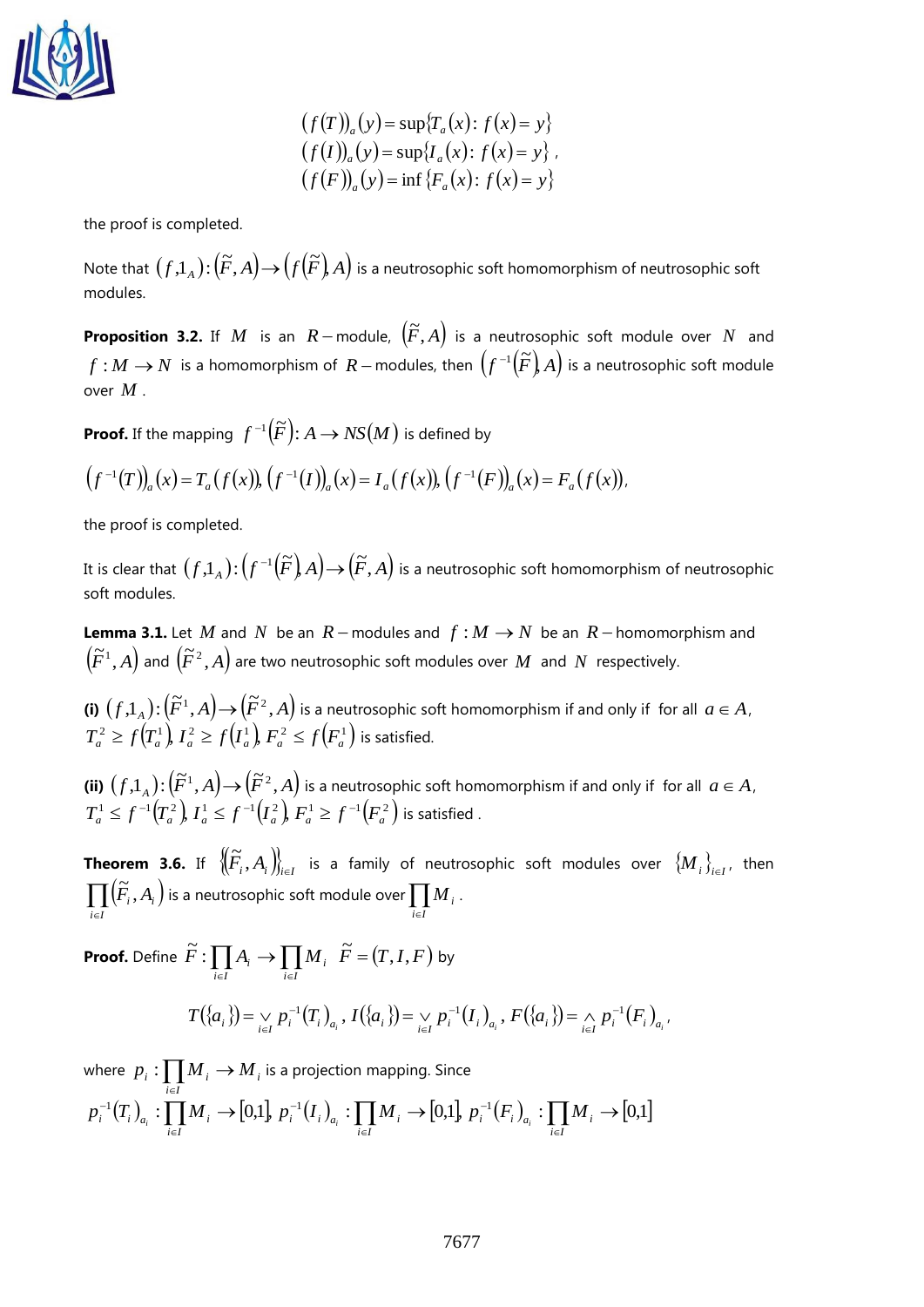

is a neutrosophic soft module over  $\prod\limits_{i\in I}$  $M$  , , for all  $i\in I$  ,  $\underset{i\in I}{\vee}p_i^{-1}\big(T_i\big)_{a_i}, \underset{i\in I}{\vee}p_i^{-1}\big(I_i\big)_{a_i}, \underset{i\in I}{\wedge}p_i^{-1}\big(F_i\big)_{a_i}$ i∈ − .<br>€ −  $\bigtriangledown_{i\in I}p_{i}^{-1}(T_{i})_{_{a_{i}}}, \bigtriangledown_{i\in I}p_{i}^{-1}(I_{i})_{_{a_{i}}}, \bigtriangleup_{i\in I}p_{i}^{-1}(F_{i})_{_{a_{i}}}$  is also a neutrosophic soft module over  $\prod\limits_{i\in I}$  $M_{\overline{i}}$ .

**Theorem 3.7.** If  $\left\{\! \left(\! \widetilde{F}_i, A_i \right)\! \right\}_{i \in I}$  is a family of neutrosophic soft modules over the family of modules  $\{\boldsymbol{M}_i\}_{i\in I}$ , then  $\bigoplus_{i\in I}(\widetilde{F}_i,A_i\big)$  $\bigoplus \limits_{i \in I} (\tilde{F}_{_{i}}, A_{_{i}})$  is a neutrosophic soft module over  $\bigoplus \limits_{i \in I} {{M}_{_{i}}}.$ 

**Proof.** Define  $F: \prod_{i \in I} A_i \to \bigoplus_{i \in I} M_i$  $\widetilde{F}$  :  $\prod_{i\in I} A_i \to \bigoplus_{i\in I} M_i$   $\widetilde{F} = (T, I, F)$  for all  $\{a_i\} \in \prod_{i\in I}$  $\in$ *i* ∈*I*  $a_i \in \prod A_i$  by  $T(\{a_i\}) = \bigwedge_{i \in I} j_i(T_i)_{a_i}$ ,  $I(\{a_i\}) = \bigwedge_{i \in I} j_i(I_i)_{a_i}$ ,  $F(\{a_i\}) = \bigvee_{i \in I} j_i(F_i)_{a_i}$  where  $j_i : M_i \to \bigoplus_{i \in I} M_i$  is a embedding mapping. Since  $\;j_i(T_i)_{_{a_i}}, j_i(I_i)_{_{a_i}}, j_i(F_i)_{_{a_i}}\;$ is a neutrosophic soft submodule over  $\;\oplus\; M_{_{i}}\;$ for all  $i \in I$  ,  $F\big(\big\{a_i\big\}\big)$  is a neutrosophic submodule over  $\bigoplus\limits_{i \in I} M_i$  .

**Lemma 3.2. 1)** Given modules  ${M_i}_{i \in I}$  and *N* and a family of *R* − homorphisms  $A=\{f_i: M_i\to N\}_{i\in I}$ . If  $\left\{\widetilde{F}_i,A_i\right\}_{i\in I}$  are neutrosophic soft modules over  $\{M_i\}_{i\in I}$ , then there exist a neutrosophic soft module  $\left|\right.{\bar F}^2,\prod A_i\left.\right|$  $\bigg)$  $\setminus$  $\overline{\phantom{a}}$  $\displaystyle \Bigg( \widetilde{F}^{\,2}, \prod_{i \in I}$  $\widetilde{F}^{\,2}, \prod A_i \Bigm\vert \text{over } N$  such that for all  $i \in I$  ,

$$
f_i: (\widetilde{F}_i, A_i) \to (\widetilde{F}^2, \prod_{i \in I} A_i)
$$

is a neutrosophic soft homomorphism of neutrosophic soft modules.

**2)** Given modules  $M$  and  $\{N_i\}_{i\in I}$  and a family of  $R$  – homorphisms  $B = \{g_i : M \to N_i\}_{i\in I}$ . If  $\{(\widetilde{F}_{i}^{2}, B_{i})\}_{i\in I}$  are neutrosophic soft modules over  $\{N_{i}\}_{i\in I}$ , then there exist a neutrosophic soft module  $\left|\right.\tilde{F},\prod A_{i}\left.\right|$ J  $\setminus$  $\overline{\phantom{a}}$  $\displaystyle \Biggl( \widetilde{F}, \prod_{i \in I}$  $\widetilde{F}, \prod A_i \bigg\}$  over  $M$  such that for all  $i \in I$  ,

$$
g_i: \left(\widetilde{F}, \prod_{i \in I} A_i\right) \to \left(\widetilde{F}_i^2, B_i\right)
$$

is a neutrosophic soft homomorphism of neutrosophic soft modules.

**Proof. 1)** Define 
$$
\tilde{F}^2
$$
:  $\prod_{i \in I} A_i \to N$ ,  $\tilde{F}^2 = (T^2, I^2, F^2)$  by  
\n
$$
T^2(\{a_i\}) = \vee_i f_i(T_i^2)_{a_i}, I^2(\{a_i\}) = \vee_i f_i(I_i^2)_{a_i}, F^2(\{a_i\}) = \wedge_i f_i(F_i^2)_{a_i}.
$$

**2)** Define 
$$
\tilde{F}: \prod_{i\in I} A_i \to M
$$
,  $\tilde{F} = (T, I, F)$  by  
\n
$$
T(\{a_i\}) = \bigwedge_{i\in I} g_i^{-1}(T_i)_{a_i}, I(\{a_i\}) = \bigwedge_{i\in I} g_i^{-1}(I_i)_{a_i}, F(\{a_i\}) = \bigvee_{i\in I} g_i^{-1}(F_i)_{a_i} \text{ for all } \{a_i\} \in \prod_{i\in I} A_i.
$$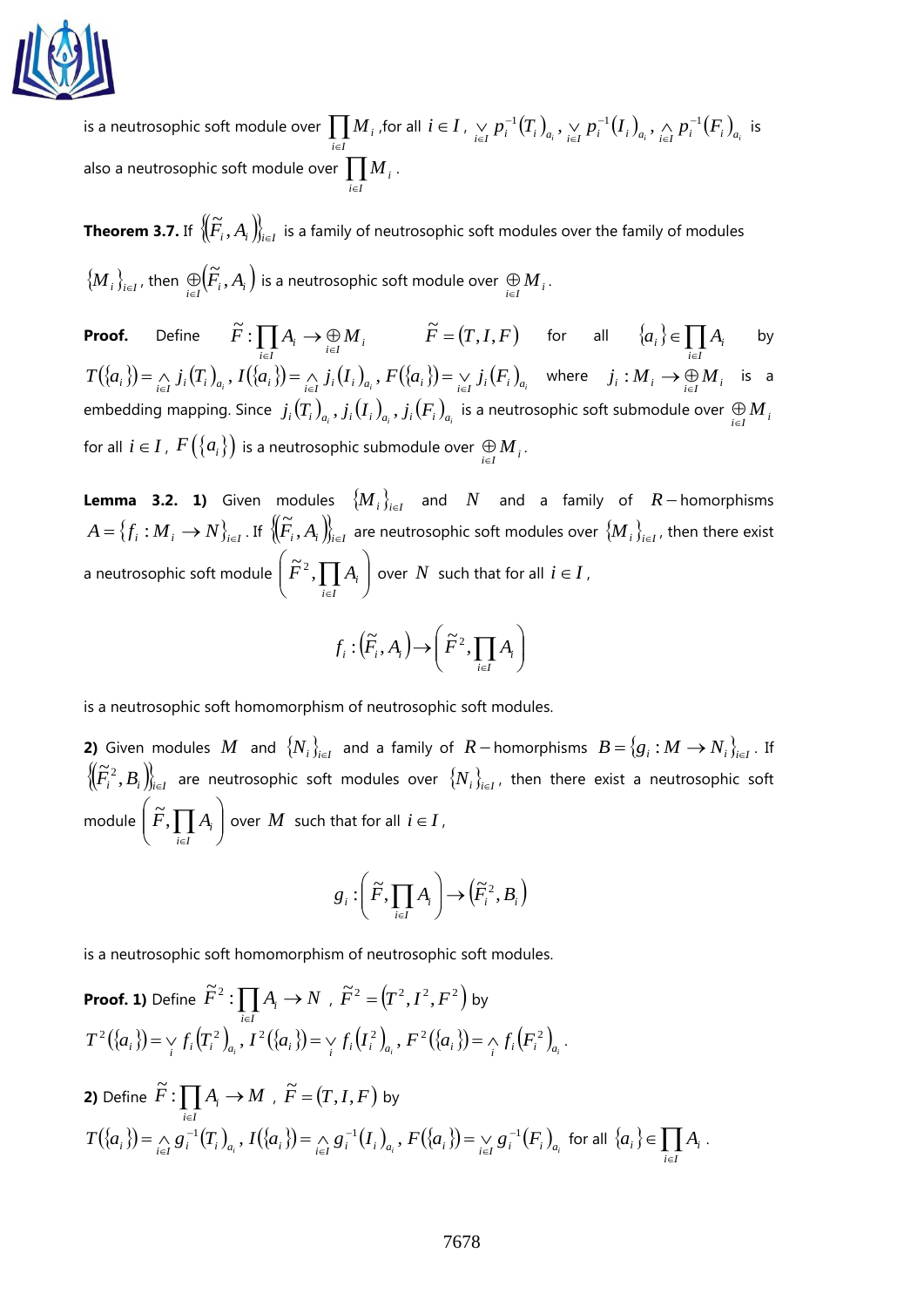

By using this lemma, we define the concepts of submodule , quotient module, product and coproduct operations in the category of neutrosophic soft modules.

**Corallary 3.1.** If  $(\widetilde{F}, A)$  is a neutrosophic soft module over  $M$  and  $N$  is a submodule of  $M$  and  $i : N \to M$  is a embedding mapping, then  $\left(i^{-1}\left(\widetilde{F}\right)A\right)$  is a neutrosophic soft module over  $N$  .

**Corallary 3.2.** If  $(\widetilde{F}, A)$  is a neutrosophic soft module over  $M$  and  $p : M \to M/\sim$  is a canonical projection, then  $\left(\rho(\widetilde{F})\right)A\right)$  is a neutrosophic soft module over quotient module  $M/\sim$ .

If  $\big\{\! \big(\! \widetilde{F}_i, A_i \big) \! \big\}_{i \in I}$  is a family of neutrosophic soft modules over the family of modules  $\{ \! M_i \! \}_{i \in I}$ , then we can define the product and coproduct of these families by  $\prod\limits_{i \in I} \bigl( \widetilde{F}_{i}, A_{i} \bigr)$  $\left(\widetilde{F}_{i}, A_{i}\right)$  and  $\underset{i \in I}{\oplus} \left(\widetilde{F}_{i}, A_{i}\right)$  $\bigoplus \limits_{i \in I} (\widetilde{F}_{i}, A_{i}^{})$ , respectively.

**Theorem 3.8.** The category of neutrosophic soft modules has zero objects, sums, product, kernel and cokernel.

Let  $M$  and  $N$  be ,respectively, right and left modules over  $R$  (ring). Let  $(\widetilde{F}^1, A)$  and  $(\widetilde{F}^2, B)$  be two neutrosophic soft modules over  $M$  and  $N$ , respectively. We consider tensor product of modules as  $M \otimes N$ . The mapping

$$
\widetilde{F}^1 \otimes \widetilde{F}^2 : A \times B \to M \otimes N
$$

is defined by

$$
(T1 \otimes T2)(a,b) = T1(a) \otimes T2(b),(I1 \otimes I2)(a,b) = I1(a) \otimes I2(b),(F1 \otimes F2)(a,b) = F1(a) \otimes F2(b)
$$

for  $\forall (a,b) \in A \times B$ .

**Definition 3.6.**  $(\widetilde{F}^1 \otimes \widetilde{F}^2, A \times B)$  is said to be tensor product of  $(\widetilde{F}^1, A)$  and  $(\widetilde{F}^2, B)$  and denoted by  $(\widetilde{F}^1, A) \otimes (\widetilde{F}^2, B)$ .

 $\overline{\mathbf{Theorem 3.9.}}\left(\widetilde{F}^1\otimes \widetilde{F}^2,A\times B\right)$  is a neutrosophic soft module over  $M\otimes N$  .

**Proof.** For  $\forall (a,b) \in A \times B$  ,  $(M, \tilde{F}^1_a)$ and  $(N, \tilde{F}^2_b)$  are neutrosophic soft modules.  $\tilde{F}^1_a \otimes \tilde{F}^2_b$  is a neutrosophic submodule over  $M \otimes N$  and  $(F^1 \otimes \tilde{F}^2, A \times B)$  is a neutrosophic soft module over  $M \otimes N$ .

**Definition 3.7.**  $\left(\widetilde{F}^1 \otimes \widetilde{F}^2, A \times B \right)$  is said to be tensor product of  $\left(\widetilde{F}^1, A \right)$  and  $\left(\widetilde{F}^2, B \right)$ , and denoted by  $\left(\widetilde{F}^1,A\right)\otimes\left(\widetilde{F}^2,B\right)$ .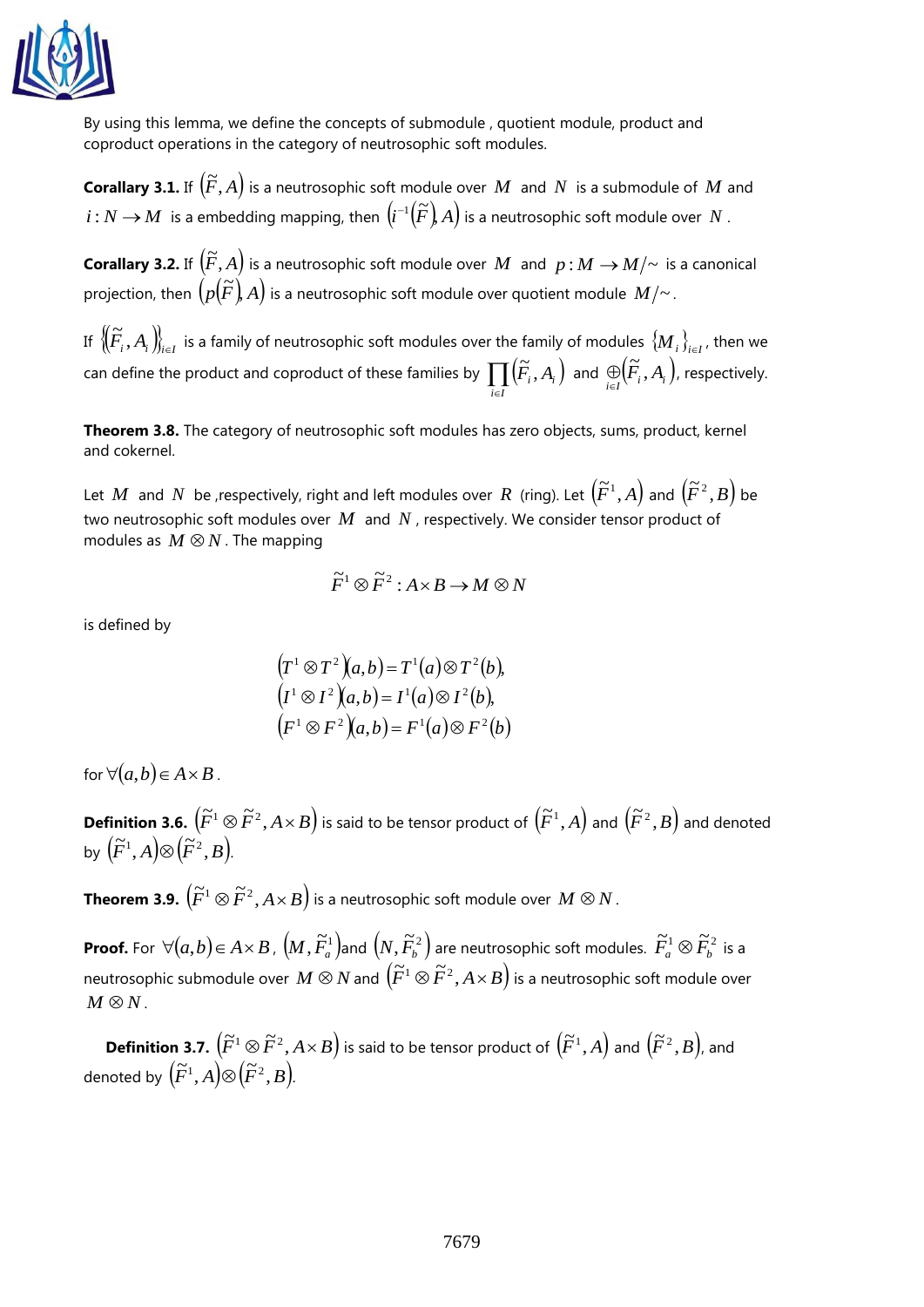

# **2. Conclusion**

This paper summarized the basic concepts of neutrosophic soft sets and neutrosophic soft modules. By using these concepts, we studied the algebraic properties of neutrosophic soft sets in module structure.

# **Reference**

1. U. Acar, F.Koyuncu, B.Tanay, Soft sets and soft rings, Comput. Math. Appl.59 (2010) 3458-3463.

2. H.Aktaş, N. Çağman, Soft sets and soft group, Information Science 177 (2007) 2726-2735.

3. Atanassov K., Intuitionistic fuzzy sets, Fuzzy Sets and Systems 20 (1986) 87-96.

4. A.Aygünoğlu, H.Aygün, Introduction to fuzzy soft groups, Comput. Math. Appl.58 (2009) 1279- 1286.

5. Bera T., Mahapatra N. K., On neutrosophic soft function, Ann. Fuzzy Math. Inform. 12(1), (2016) 101–119.

6. Bera T., Mahapatra N. K., Introduction to neutrosophic soft topological space, Opsearch, 54(4), (2017) 841–867.

7. Deli I., Broumi S., Neutrosophic soft relations and some properties, Ann. Fuzzy Math. Inform. 9(1), (2015) 169–182.

8. F. Feng, Y.B. Jun, X. Zhao, Soft semirings, Comput. Math. Appl.56 (2008) 2621-2628.

9. C.Gunduz (Aras) and S. Bayramov, Fuzzy soft modules, International Mathematical Forum, Vol. 6, 2011, no.11, 517-527.

10. C.Gunduz (Aras) and S. Bayramov, Intuitionistic fuzzy soft modules, Computer and Mathematics with Application, 62(2011), 2480-2486.

11. L.Jin-liang, Y.Rui-xia, Y.Bing-xue, Fuzzy soft sets anf fuzzy soft groups, Chinese Control and Decision Conference (2008), 2626-2629.

12. S.R.Lopez-Permouth, D.S.Malik, On categories of fuzzy modules, Information Sciences 52 (1990) 211-220.

13. Maji P. K., Neutrosophic soft set, Ann. Fuzzy Math. Inform. 5(1), (2013) 157–168.

14. P.K.Maji, R.Bismas, A.R.Roy, Fuzzy soft sets, The Journal of Fuzzy Mathematics 9 (3) (2001) 589- 602.

15. P.K.Maji, R.Bismas, A.R.Roy, Soft set theory, Comput. Math. Appl. 45 (2003) 555-562.

16. P.K.Maji, A.R.Roy, An Application of soft sets in a decision making problem, Comput. Math. Appl.44 (2002) 1077-1083.

17. D. Molodtsov, Soft set theory-first results, Comput. Math. Appl.37 (1999), 19-31. 18. A.Rosenfeld, Fuzzy groups, Journal of Mathematical Analysis and Applications 35 (1971) 512-517.